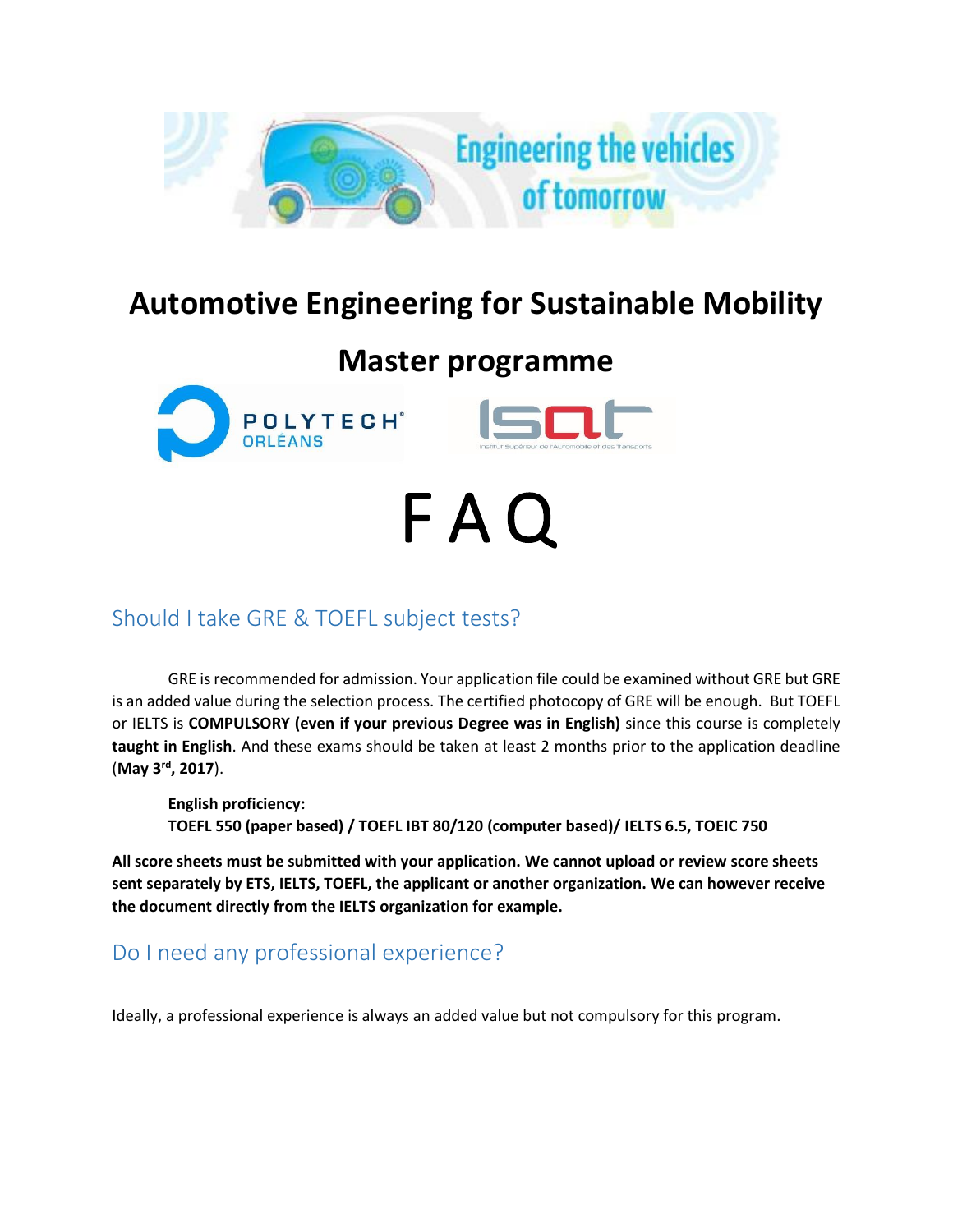### Who can apply?

Enrollment is open to students with a bachelor degree (at least  $1<sup>st</sup>$  division or  $1<sup>st</sup>$  class) in the branch of engineering (mechanical, automotive, electronics, computer science, material, physics/chemical engineering, applied sciences, mathematics, ...).

#### Do I need to send my application along with required documents by post?

No need to send your documents by post. Please fill in the application form and send us all required documents directly online: [http://www.univ-orleans.fr/polytech/\\_fuo\\_/application-form-2017-2018](http://www.univ-orleans.fr/polytech/_fuo_/application-form-2017-2018)

The original documents are to be presented at your arrival for the registration at the university.

You always receive an acknowledgement of receipt quickly (except in periods of holidays).

If you do not receive a mail acknowledging receipt of your file after 3 working days (please note that offices are closed on Saturday and Sunday in France), do not hesitate to send another mail to be sure that your mail was received correctly.

### Do I need to take a French course for applying to this course?

It is not compulsory, since it is a program taught in English, and also you would be having French courses in your curriculum for both  $1^{st}$  &  $2^{nd}$  year. But we would be happy if you have taken French intensive courses.

#### I have yet to be graduated from University. Can I still apply?

Yes, you may. If you get selected, we will issue you a conditional letter of admission that allows you to enter in the program. However, prior to registration you must provide all the required documentation.

## Should I pay the tuition fees before coming to the university? What would be the minimum amount of the tuition fees that has to be paid in order to confirm my admission?

When the application is accepted by the selection committee, the student must make a first payment of 1,000 euros of the tuition fees as soon as possible as the seat is booked according to this first payment and students get an admission letter from the university after this first payment is received. We work on a first arrived, first served basis until our limited seats quota is not reached. The balance of the tuition fees has to be paid by end of August or upon arrival as registration fees. Students cannot be registered as a student until the full payment of the tuition fees and cannot therefore be covered by the social security.

#### What about health insurance in France?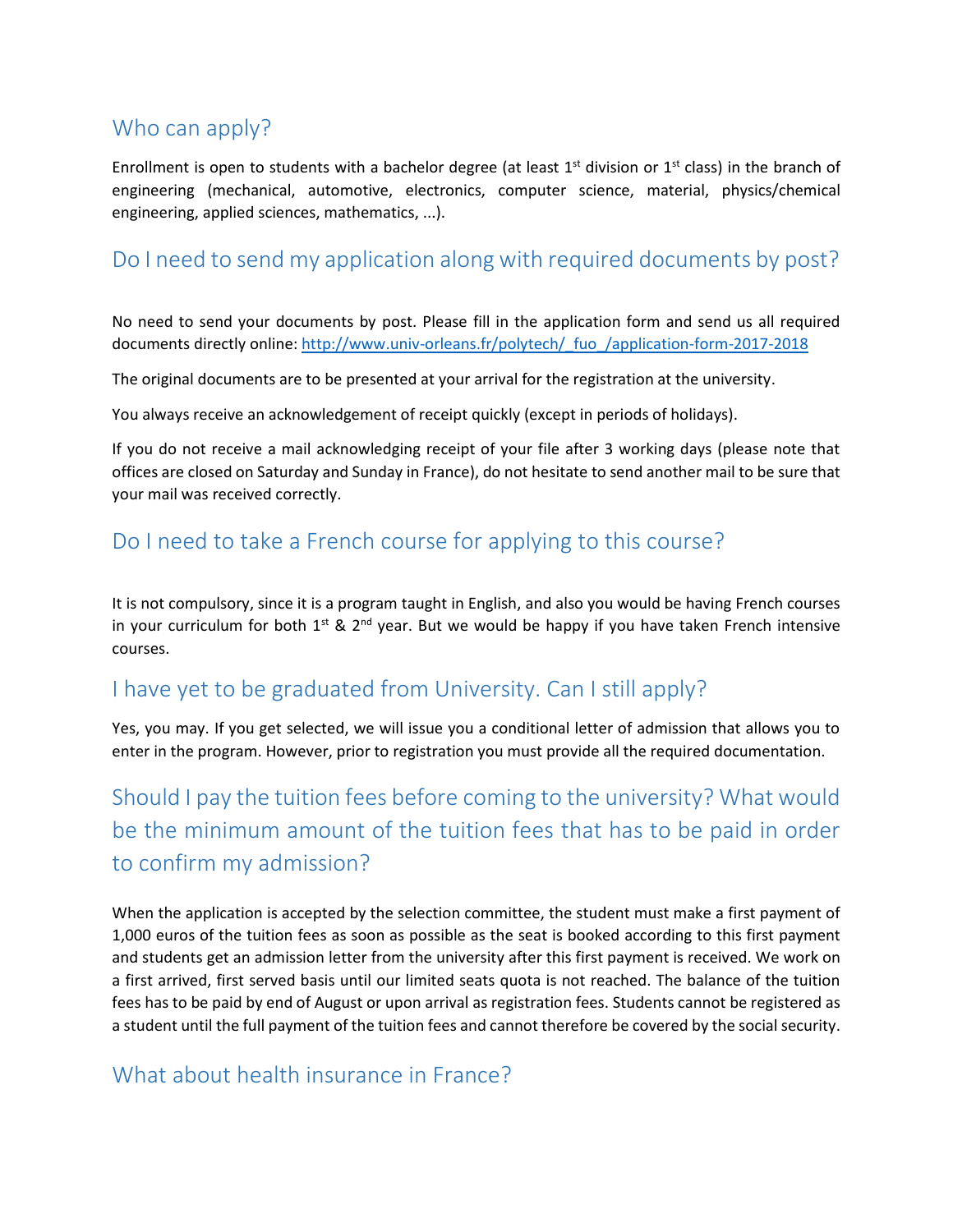The French "Sécurité Sociale" is compulsory and only available to students as from 1st October. All students must therefore subscribe a private health insurance including sickness, hospitalization, and civil liability prior to their arrival in France, so as to be insured up to the 1st October. A complementary health insurance is strongly recommended as well as medical repatriation.

For EU-EEE members:

- European health card or the certificate with the health cover dates
- or
- a private health insurance sickness, hospitalization until the departure of the student (certified true copy translated in French or English) and with no tariff restriction

For non-European members under 28 years old before  $1<sup>st</sup>$  October, 2017 and enrolled to the university for one year:

French "Sécurité Sociale" must be paid when you arrive to the university (about 220 euros / year)

For non-European members over 28 years old to  $1<sup>st</sup>$  October, 2017 and enrolled to the university for one year:

Certificate of Private Health Insurance including sickness, hospitalization (true copy translated in French or English)

or

French Health Insurance (≈315 €/Year)

### Which grants, scholarship or loans can I get?

Our universities do not provide any scholarships. Some of the common financial aid that is given by the French government and the Region center are listed below:

1. Students usually receive a financial aid from the French government for their accommodation from the 2nd month of their stay in France. France is the only country in Europe to grant such a financial aid for the accommodation. This financial aid is subject to be reviewed by French law. It can represent maximum about 35 % of your total monthly accommodation's rent in a university hall, but you have to advance the money as the CAF may give the financial aid only at the end of the 1st semester or at the end of the academic year sometimes. For more Information about CAF, please visit the website<http://www.caf.fr/>

2. The Region Centre offered a tablet to every student of the 1st year of your master's program. We cannot guarantee that it will continue, it may change yearly according to political decisions.

3. The region "Centre" offers SPECIAL scholarships on merit for two students who obtain best results during the 1<sup>st</sup> semester. They will receive an amount of 2,500 € (5 months x 500 € from end February to May). This scholarship may vary yearly. It completely depends on the region "Centre". And also, the region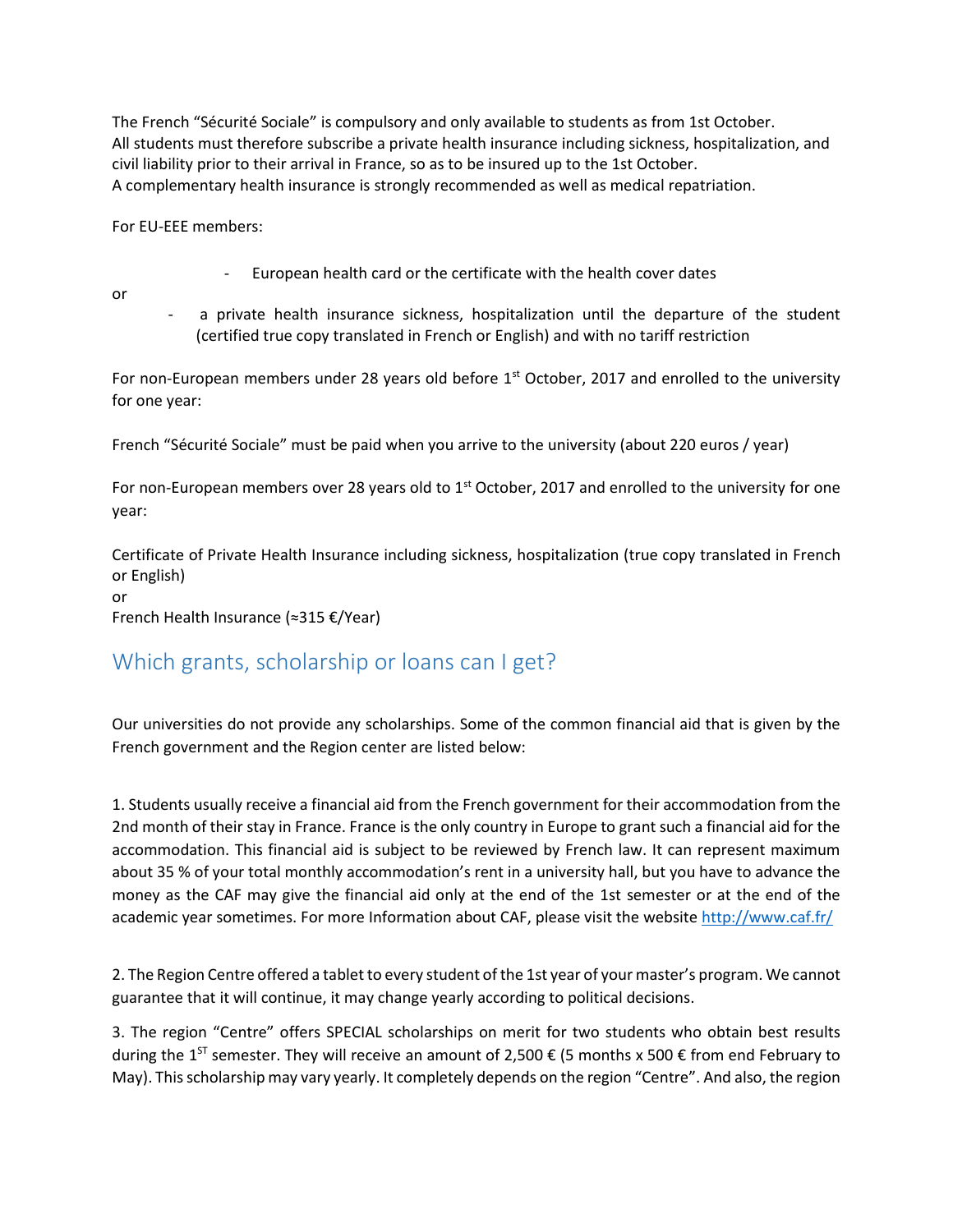of Burgundy offered a scholarship for the best student of AESM of an amount of 4,600  $\epsilon$  in 2012/2013. The scholarships mentioned totally depend on political and financial decisions.

4. For students from India, Campus France India offers Scholarship for this course. For more detailed information, please visit: [http://www.inde.campusfrance.org/en/page/charpak-masters](http://www.inde.campusfrance.org/en/page/charpak-masters-program)[program](http://www.inde.campusfrance.org/en/page/charpak-masters-program)

5. Contact Campus France office in your Home country for information's on the scholarships offered.

<http://www.campusfrance.org/en/page/educational-costs> & <http://www.campusfrance.org/en/theme/bourse-et-financement>

6. You may get a financial aid for your internship during the  $2^{nd}$  semester of the  $2^{nd}$  year (please see page 5 the question "Will I be paid during my internship of the  $2^{nd}$  academic year)

7. Erasmus+ Master Loans allow students to apply for financial support for their Master's studies abroad. Loans will be offered by participating banks and student loan agencies on favorable conditions to mobile students, including better than market interest rates and up to two years to allow graduates to get into a job before beginning repayment [http://ec.europa.eu/education/opportunities/higher](http://ec.europa.eu/education/opportunities/higher-education/masters-loans_en.htm)[education/masters-loans\\_en.htm](http://ec.europa.eu/education/opportunities/higher-education/masters-loans_en.htm)

#### What is the cost of living in France?

Approx. 800 Euros. Please cross-check your queries in Campus France website for more details about Visa procedures.

#### How will I finance my stay in Orléans & Nevers?

#### **Working**

Applicants should not count on financing their stay in France by working part-time during their studies.

International students with a student's visa are allowed to work a 60 % part time. Students from EU countries who would like to work are generally subject to the same rules as French students.

International students with a student's visa are allowed to work up to 120 days per year (or 240 half-days, up to 4 hours per day) outside the university without a work permit, however students rarely get jobs here, as they need to use this time to concentrate on their studies.

You are responsible for keeping track of these 120 days. In some cases, you may have to sign a confirmation about how many days you have already worked. If you work more than 120 days or 240 half-days, you will have to pay a large fine.

#### **Proof of Financial Ability**

Before coming to France: in some cases, the French embassy in your home country may require a proof that you have enough money to support yourself in France. See the information under Campus France Visa Requirement (at least 615 euros per month during 10 months)

**<http://www.campusfrance.org/en/page/extended-stay-student-visa-residency-permit-vls-ts>**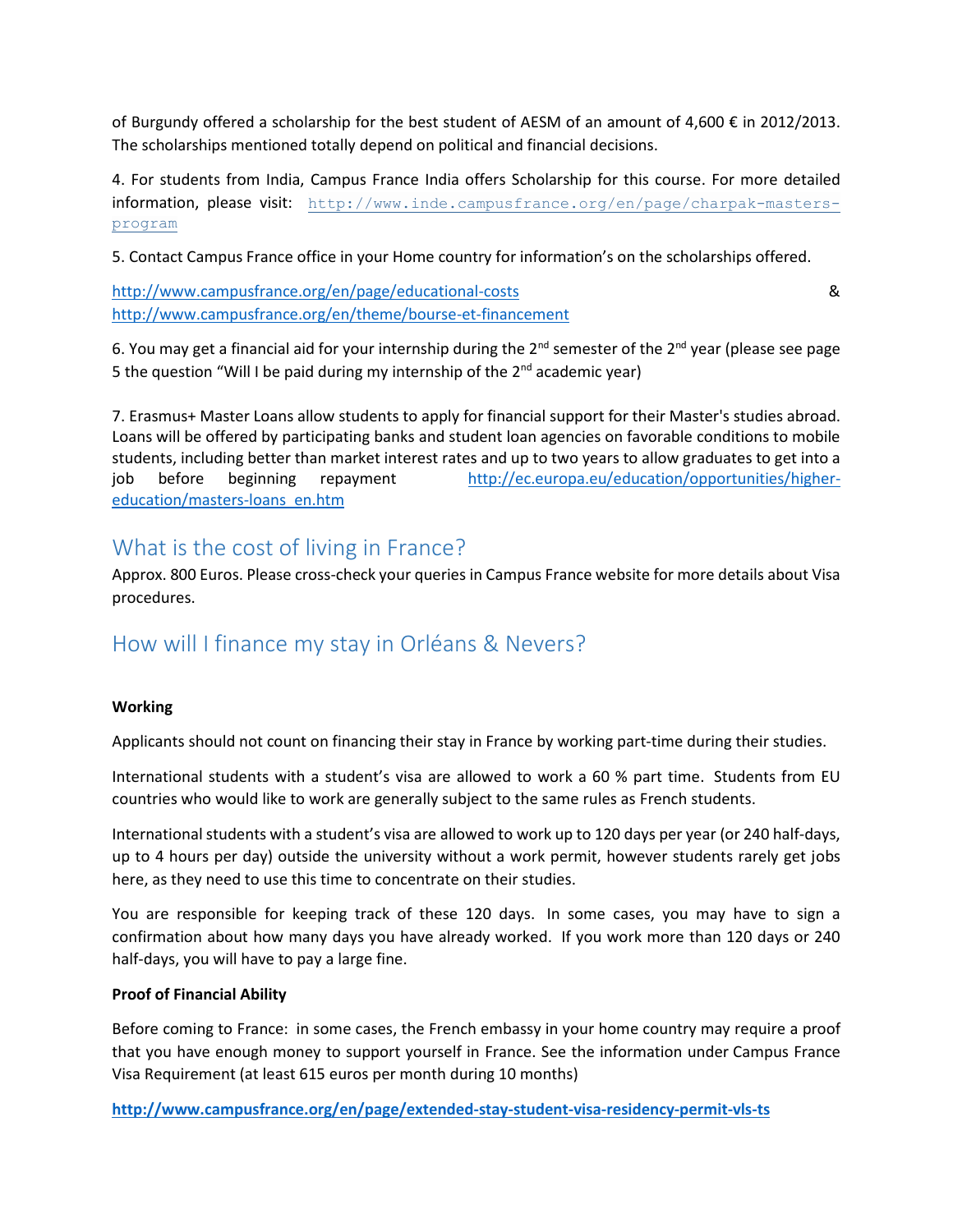#### **Bank loan**

Many students take a bank loan to finance their studies and they can reimburse it quickly when they get a job as an engineer.

#### How can I get an accommodation?

The international relations office of the University of Orléans help you find an accommodation for students. They are in touch with the CROUS, an establishment managing the university halls. You make an online registration and provide a list of required documents. Some of the students housing can be found in and around the Campus controlled by the CROUS mostly preferred by the students at the university (i.e walkable distance). **They work on a first arrived, 1st served basis**. The prices of the room vary according to the rooms sizes (Simple, Comfort, studio).

For more information in Orléans: http://www.crous-orleans-tours.fr/logements/nos-residences/orleans

and in Nevers: <https://www.nevers.fr/se-loger>

The secretaries of our MSc. Automotive Engineering for Sustainable Mobility of Polytech and ISAT will help you find an accommodation in Nevers. We have contacts and addresses for the students.

#### Is the Health Insurance compulsory in France?

All students in France are required to have a health insurance cover. This insurance must include the following services: medical and dental treatment, treatment with medication, hospital treatment, medical services for rehabilitation and services for pregnancy and birth. This insurance can be done after enrollment in the university which will be guided by the staffs of Polytech Orleans & also in Nevers.

## Will the internship of 4 to 6 months during the  $2<sup>nd</sup>$  academic year be provided by the university?

It is the student's responsibility to find an internship. The engineering schools however help the students. Students have access to the database of the alumni of both establishments. The department of the relationships with companies also receive offers that every student can see on the intranet of our engineering schools. You can find an internship in a company or in a laboratory all over the world, even in your home country.

## Will I be paid during my internship of 4 to 6 months during the  $2^{nd}$ academic year?

If you find an internship in France, you will be paid at least about 553 euros per month. In the other countries, there is no minimum salary for internship.